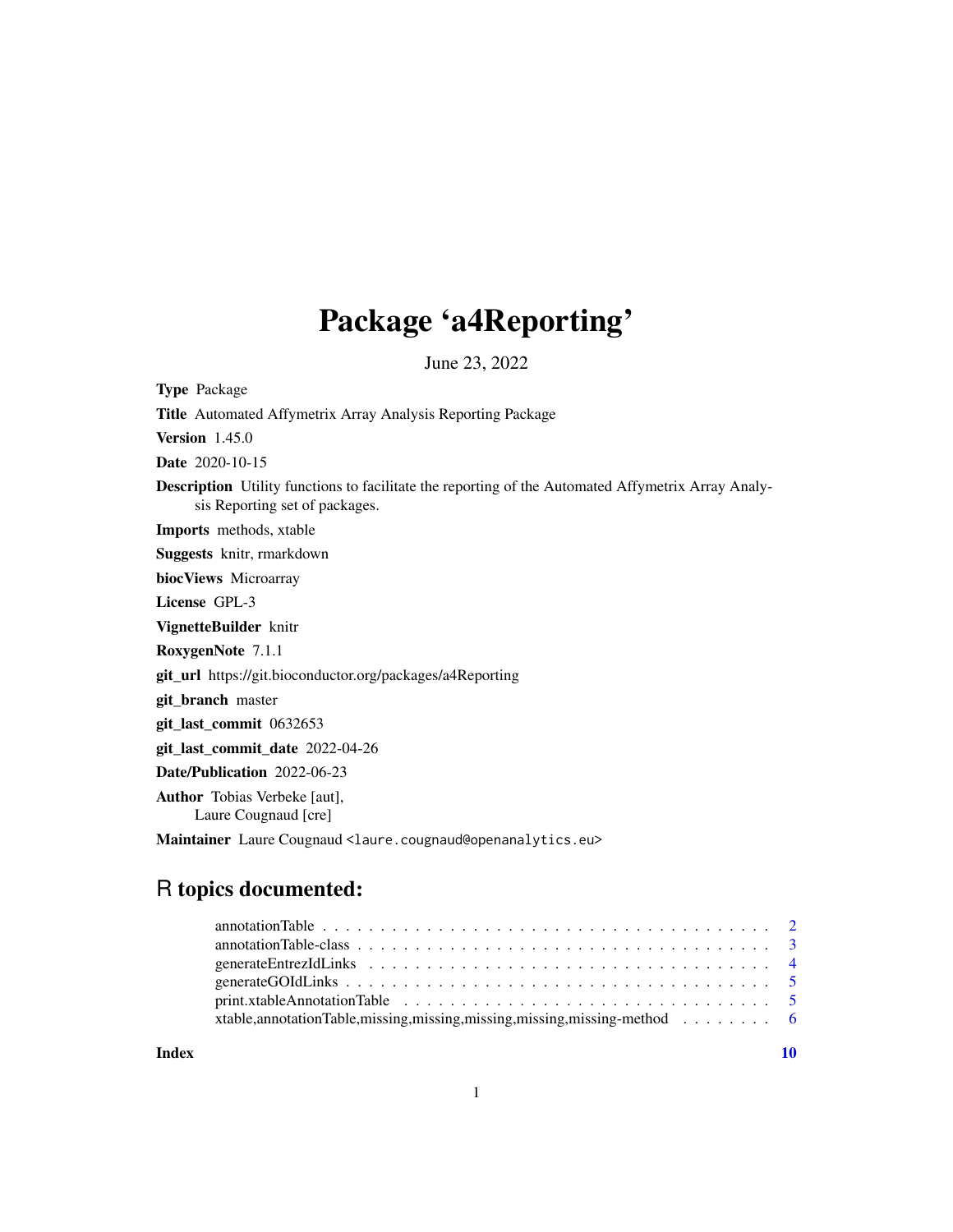<span id="page-1-0"></span>

## Description

This function takes data to be displayed as well as data containing hyperlinks corresponding to displayed data and constructs an object of class annotationTable

## Usage

```
annotationTable(displayData, displayCols = NULL, hrefData = NULL)
```
## Arguments

| displayData | data frame containing data that is meant to be displayed in a LaTeX table                                                                                                                                                                                                                                                                                              |
|-------------|------------------------------------------------------------------------------------------------------------------------------------------------------------------------------------------------------------------------------------------------------------------------------------------------------------------------------------------------------------------------|
| displayCols | list of named character vectors (of length one) that function as key-value pairs;<br>the names (keys) correspond to columns for which the hyperlinks should be gen-<br>erated whereas the strings (values) indicate what kind of link should be produced<br>based on the corresponding column in the displayData. The values should be<br>one of "EntrezId" or "GOId". |
| hrefData    | data frame containing hyperlink information for the columns of the same name<br>in the displayData data frame                                                                                                                                                                                                                                                          |

### Details

If hrefData is given, the displayCols are not taken into account. If no hrefData is given, the information in displayCols allows to automatically create the hrefData.

## Value

object of class 'annotationTable'

### Author(s)

Tobias Verbeke

### Examples

```
## some dummy data
dData <- data.frame(someSymbol = LETTERS[1:5],
accessionNumber = c("X83928", "V00540", "U21090", "L38487", "M34057"))
at <- annotationTable(displayData = dData,
 displayCols = list(accessionNumber = "EntrezId"))
```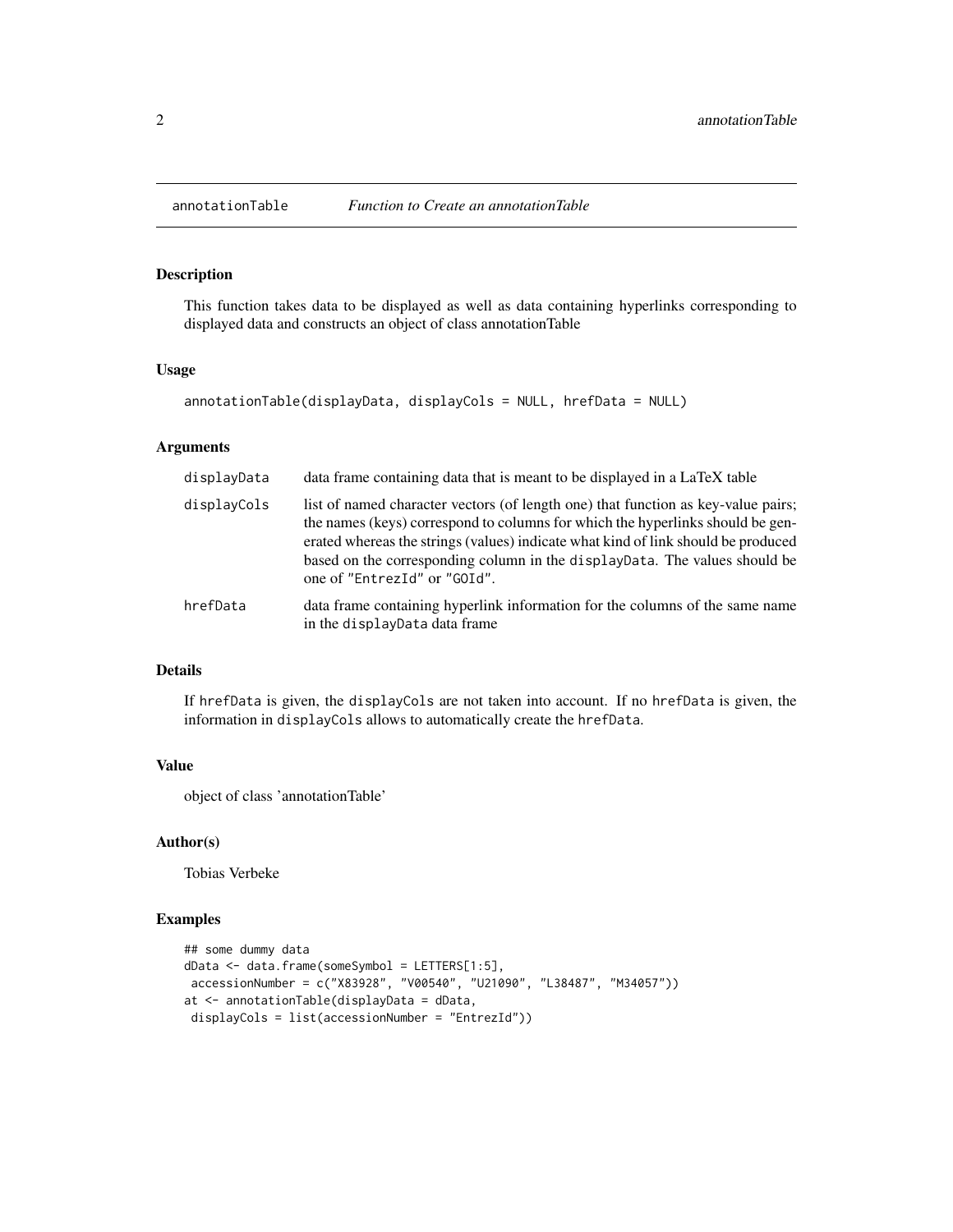<span id="page-2-0"></span>annotationTable-class *Class 'annotationTable'*

## Description

Class to represent both displayed information and hyperlink information to prepare tabular output for LaTeX (with hyperlinks)

#### Usage

## S4 method for signature 'annotationTable' show(object)

#### Arguments

object annotationTable object

## Objects from the Class

Objects can be created by calls of the form new("annotationTable", ...) or using the wrapper function annotationTable

#### Slots

displayData: Object of class "data.frame" containing the columns to be displayed in the table

- displayCols: Object of class "list" giving key-value pairs that allow to automatically generate the hyperlinks for the corresponding columns of the displayData
- hrefData: Object of class "data.frame" giving the hyperlink information for the corresponding columns of the displayData

#### Methods

show signature(object = "annotationTable"): print an annotationTable (without displaying the hyperlink information)

#### Author(s)

Tobias Verbeke

#### Examples

showClass("annotationTable")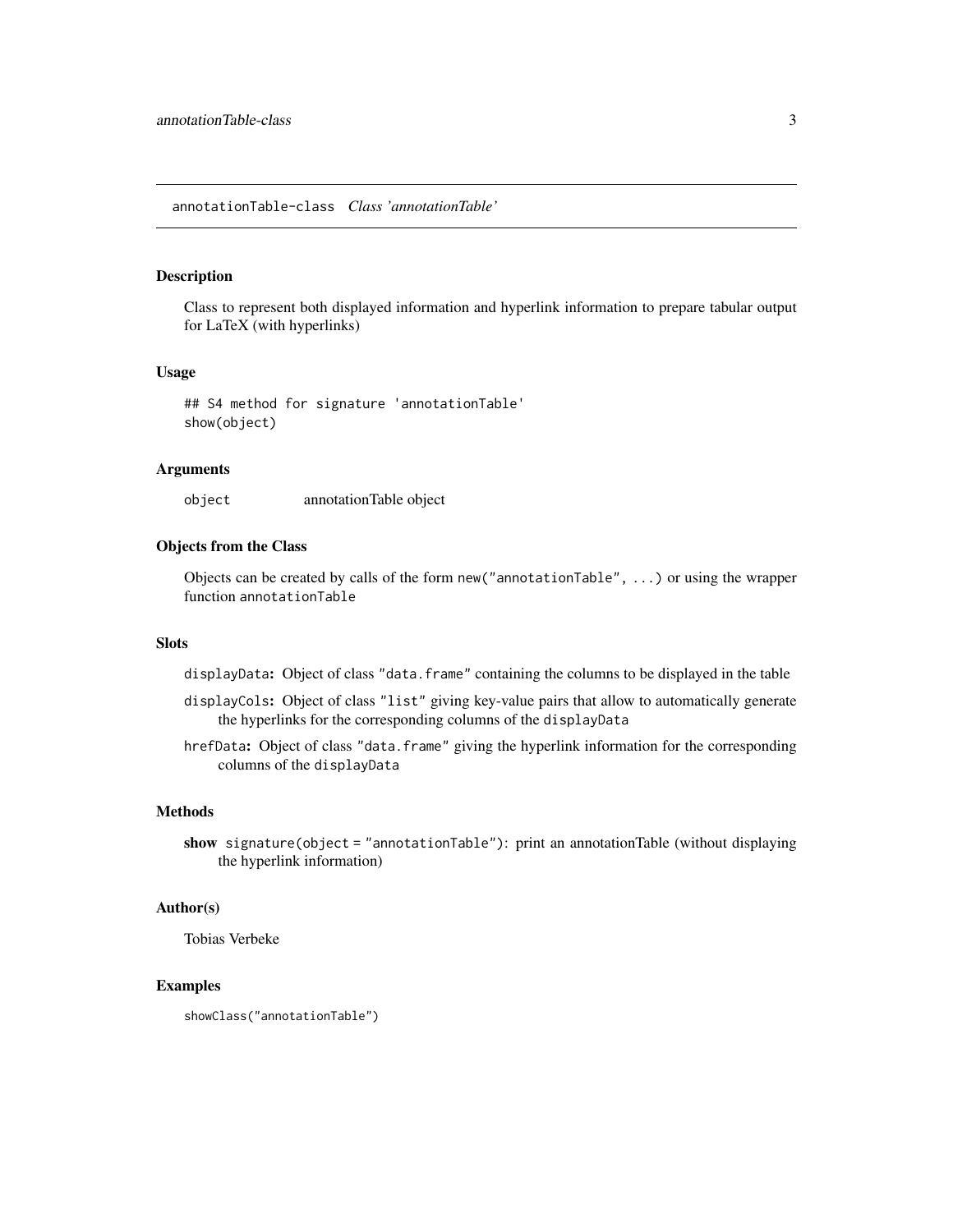<span id="page-3-1"></span><span id="page-3-0"></span>generateEntrezIdLinks *Transform an ENTREZ ID into a hyperlink*

## Description

Utility function to transform an ENTREZ ID into a hyperlink on the NCBI Entrez page for the given gene

## Usage

```
generateEntrezIdLinks(x)
```
## Arguments

x vector of Entrez IDs

## Value

vector of hyperlinks for the corresponding Entrez IDs

## Note

Snippet taken from the annaffy package

#### Author(s)

Tobias Verbeke

## See Also

[generateGOIdLinks](#page-4-1)

## Examples

```
generateEntrezIdLinks(c("5230", "18655"))
```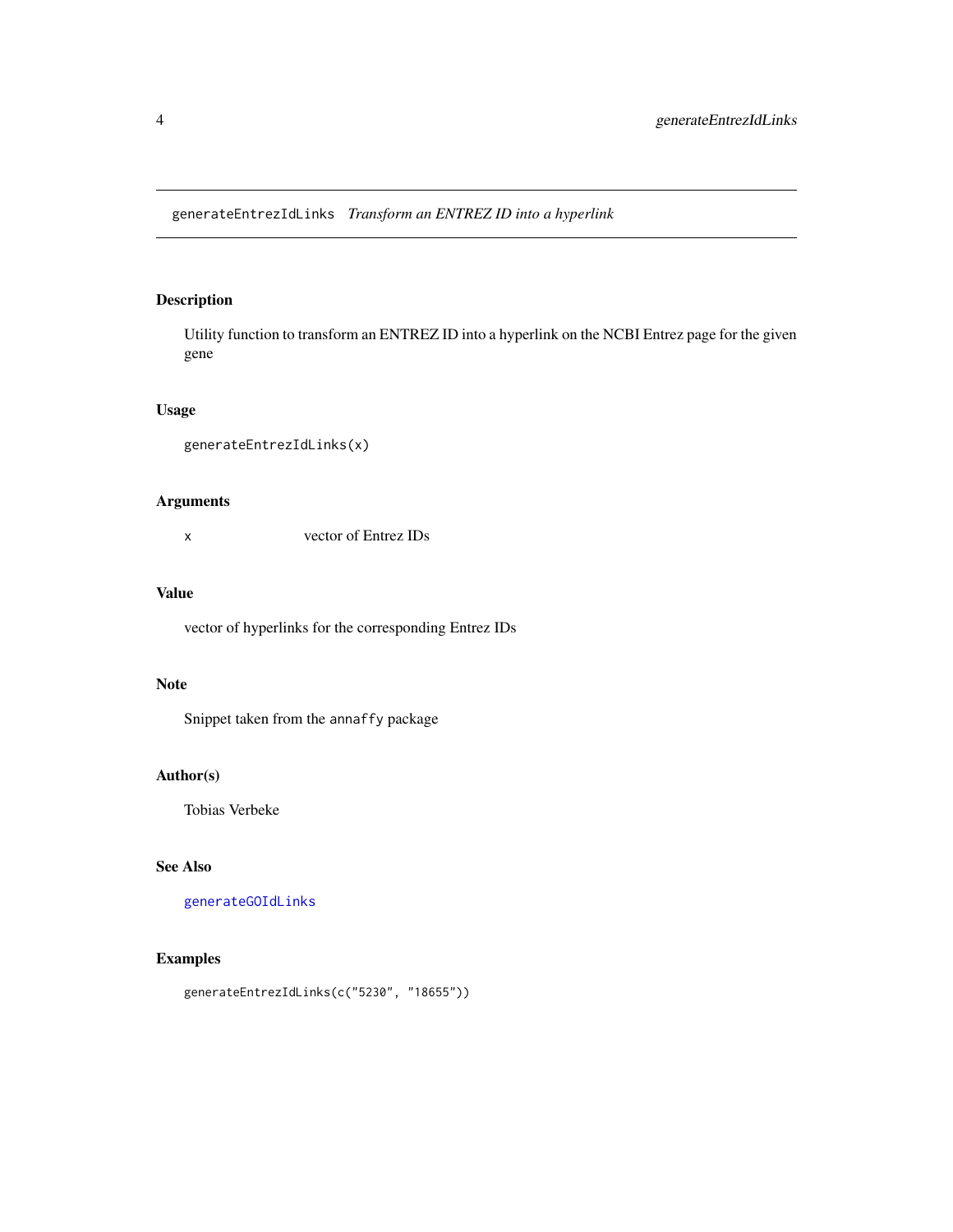<span id="page-4-1"></span><span id="page-4-0"></span>generateGOIdLinks *Transform a GO ID into a hyperlink*

## Description

Utility function to transform a GO ID into a hyperlink to the corresponding page on the gene ontology website

#### Usage

```
generateGOIdLinks(x)
```
#### Arguments

x vector of GO IDs

## Value

vector of hyperlinks

### Note

Snippet taken from the annaffy package

## Author(s)

Tobias Verbeke

## See Also

[generateEntrezIdLinks](#page-3-1)

print.xtableAnnotationTable

*Print method for 'xtableAnnotationTable' objects*

## Description

Print method for 'xtableAnnotationTable' objects

#### Usage

```
## S3 method for class 'xtableAnnotationTable'
print(x, \ldots)
```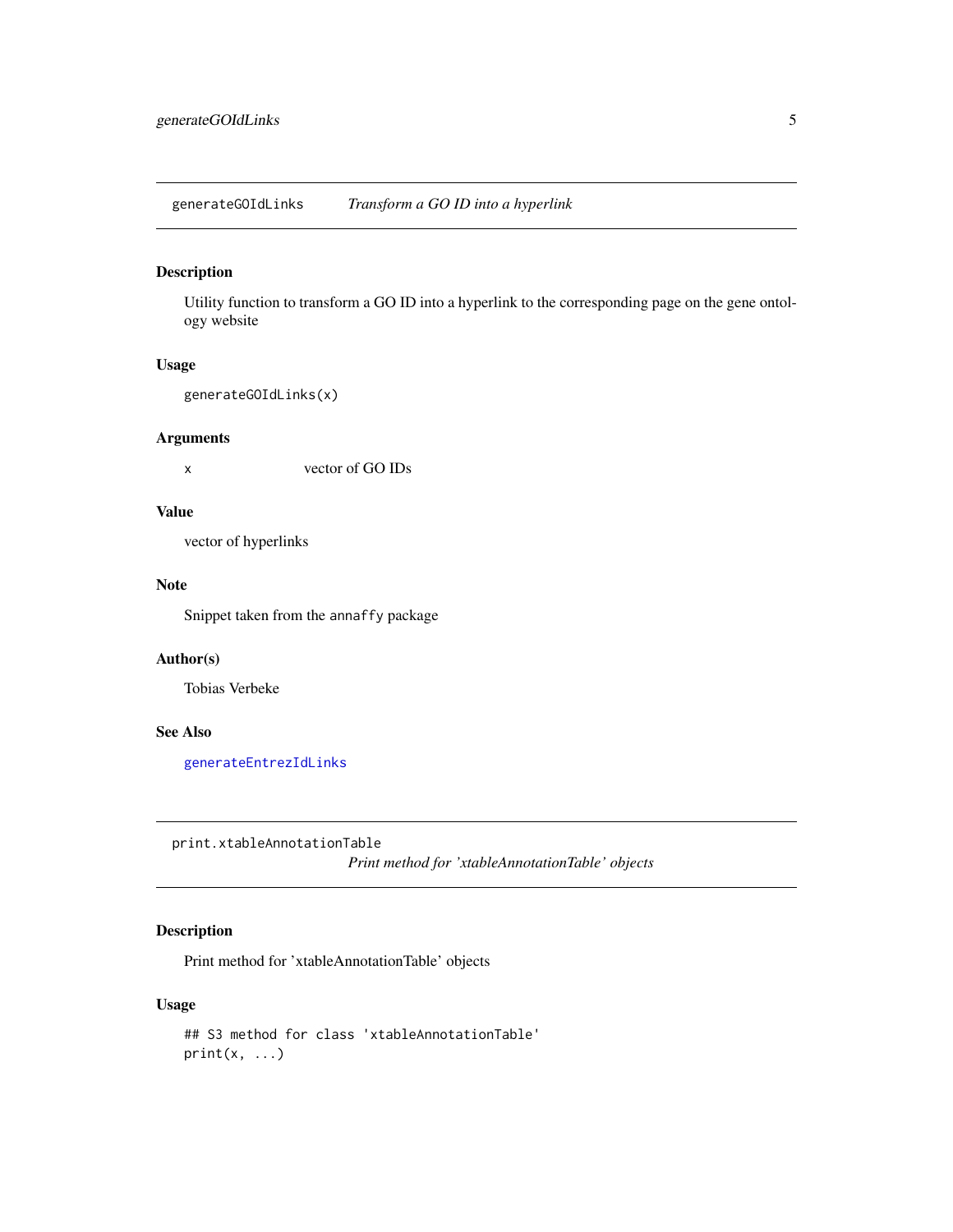#### <span id="page-5-0"></span>Arguments

| $\mathsf{x}$ | Object of class 'xtableAnnotationTable'  |
|--------------|------------------------------------------|
| $\cdots$     | Further arguments passed to print.xtable |

## Details

Wrapper to be able to use a specific sanitize.text function in the print.xtable call

#### Value

No returned value, the object is printed.

#### Author(s)

Tobias Verbeke

## See Also

[print.xtable](#page-0-0)

xtable,annotationTable,missing,missing,missing,missing,missing-method *Methods for Function xtable in Package 'annotationTable'*

#### Description

xtable methods for several a4 objects, such as annotationTable objects, topTable objects etc.

## Usage

```
## S4 method for signature
## 'annotationTable,missing,missing,missing,missing,missing'
xtable(x, caption, label, align, digits, display)
## S4 method for signature 'annotationTable, ANY, ANY, ANY, ANY, ANY'
xtable(x, caption, label, align, digits, display)
## S4 method for signature 'annotationTable,ANY,ANY,ANY,numeric,ANY'
xtable(x, caption, label, align, digits, display)
## S3 method for class 'topTableGlmnet'
xtable(
 x,
  caption = NULL,
 label = NULL,align = NULL,
  digits = NULL,
```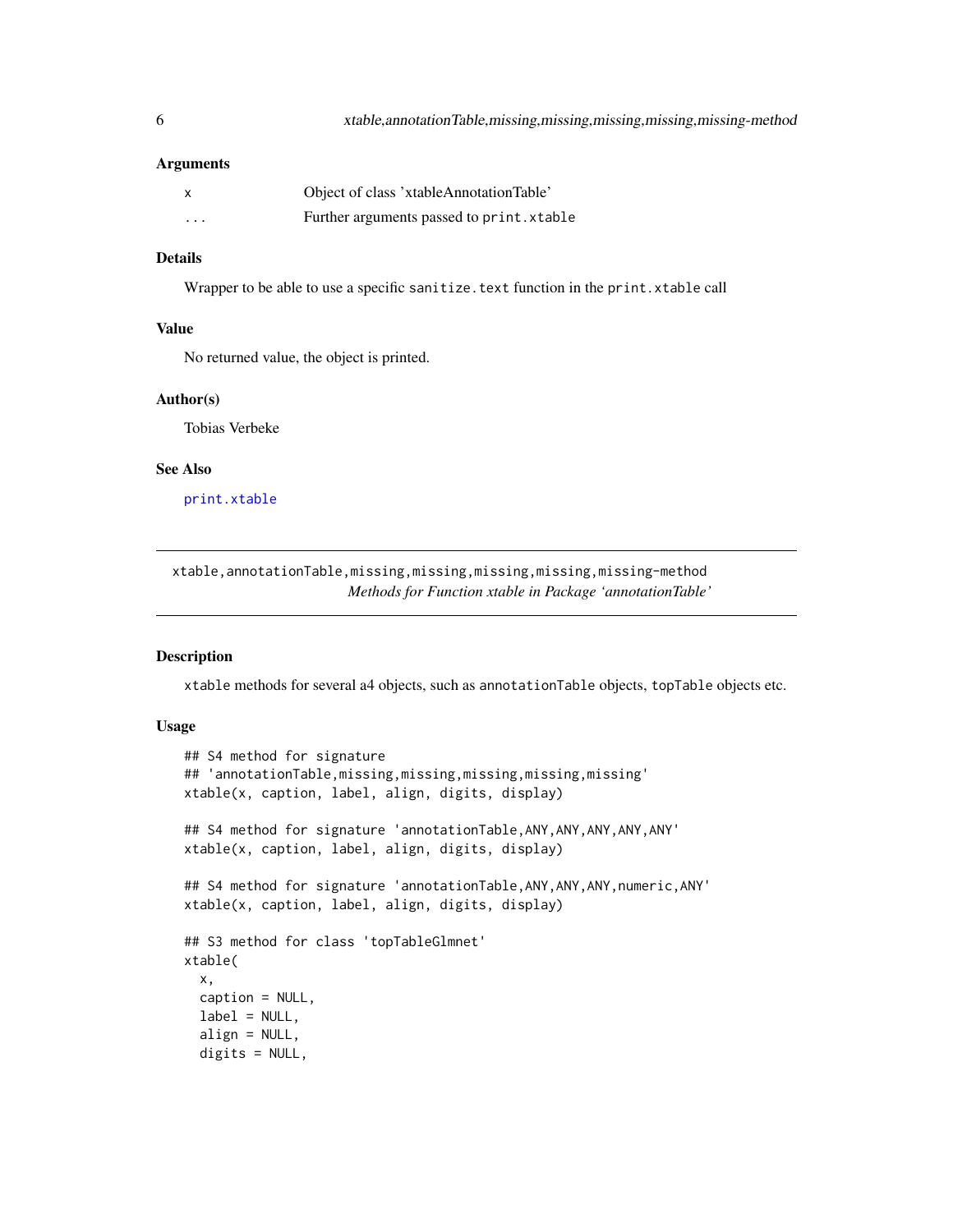```
display = NULL,
  ...
\lambda## S3 method for class 'topTableLognet'
xtable(
 x,
  caption = NULL,
 label = NULL,align = NULL,
 digits = NULL,
 display = NULL,
  ...
\mathcal{L}## S3 method for class 'topTableElnet'
xtable(
  x,
 caption = NULL,
  label = NULL,
 align = NULL,
 digits = NULL,
 display = NULL,
  ...
\mathcal{L}## S3 method for class 'pamClassConfusionTable'
xtable(
 x,
 caption = NULL,
 label = NULL,align = NULL,
 digits = NULL,
 display = NULL,
  ...
\mathcal{L}## S3 method for class 'topTablePam'
xtable(x, \ldots)## S3 method for class 'topTableRfClass'
xtable(
  x,
 caption = NULL,
 label = NULL,align = NULL,
  digits = NULL,
  display = NULL,
```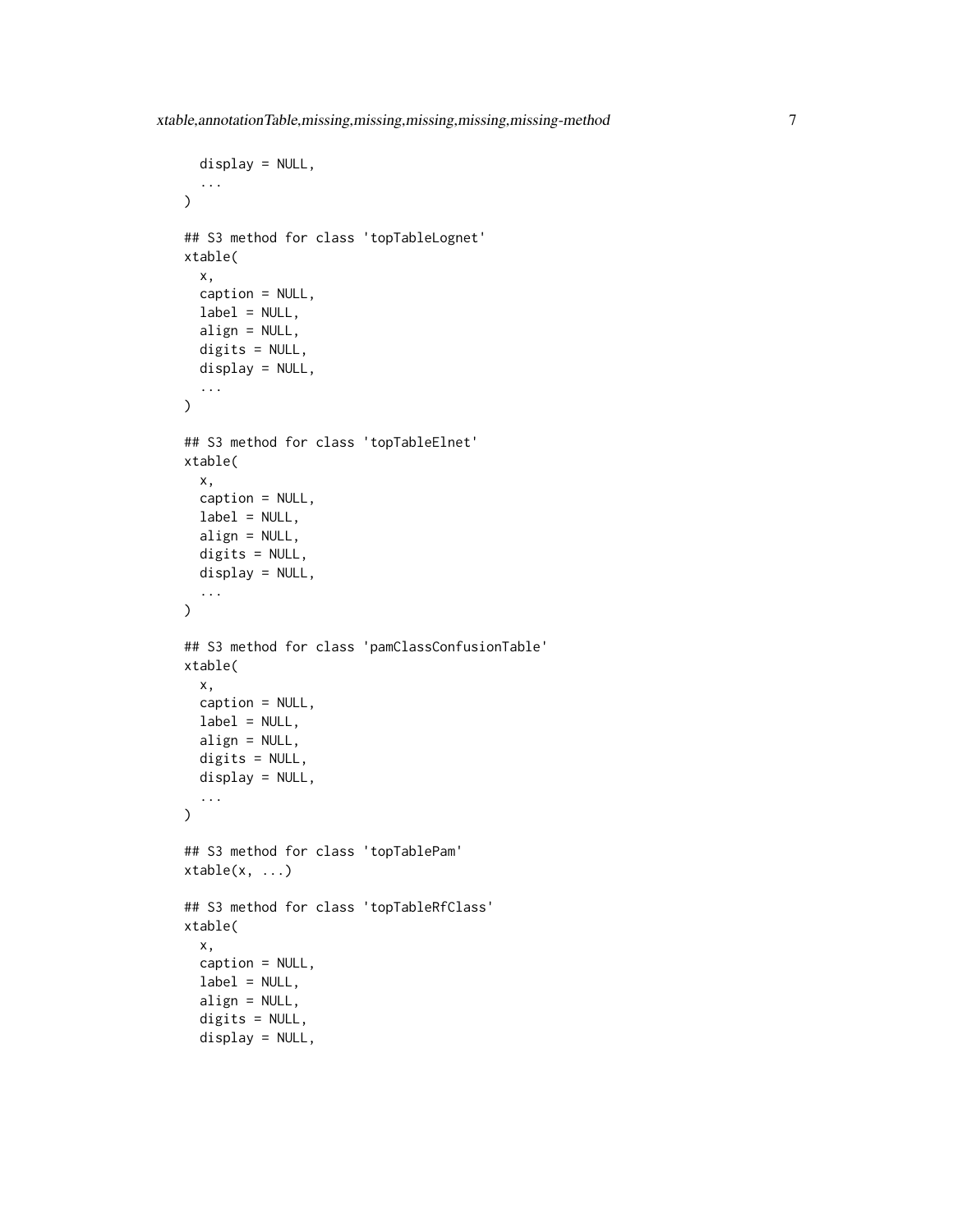...  $\mathcal{L}$ 

## Arguments

| x       | annotationTable object                                                                                                                                                                                                                                                                                                                                                                                                                                                                                                                                                                                                                                                                                                                                                                                                                                                     |
|---------|----------------------------------------------------------------------------------------------------------------------------------------------------------------------------------------------------------------------------------------------------------------------------------------------------------------------------------------------------------------------------------------------------------------------------------------------------------------------------------------------------------------------------------------------------------------------------------------------------------------------------------------------------------------------------------------------------------------------------------------------------------------------------------------------------------------------------------------------------------------------------|
| caption | Character vector of length 1 or 2 containing the table's caption or title. If length<br>is 2, the second item is the "short caption" used when LaTeX generates a "List"<br>of Tables". Set to NULL to suppress the caption. Default value is NULL.                                                                                                                                                                                                                                                                                                                                                                                                                                                                                                                                                                                                                         |
| label   | Character vector of length 1 containing the LaTeX label or HTML anchor. Set<br>to NULL to suppress the label. Default value is NULL.                                                                                                                                                                                                                                                                                                                                                                                                                                                                                                                                                                                                                                                                                                                                       |
| align   | Character vector of length equal to the number of columns of the resulting ta-<br>ble, indicating the alignment of the corresponding columns. Also, " " may be<br>used to produce vertical lines between columns in LaTeX tables, but these are<br>effectively ignored when considering the required length of the supplied vector.<br>If a character vector of length one is supplied, it is split as strsplit(align,<br>"")[[1]] before processing. Since the row names are printed in the first col-<br>umn, the length of align is one greater than $ncol(x)$ if x is a data. frame. Use<br>"1", "r", and "c" to denote left, right, and center alignment, respectively. Use<br>"p{3cm}" etc. for a LaTeX column of the specified width. For HTML output the<br>"p" alignment is interpreted as "1", ignoring the width request. Default depends<br>on the class of x. |
| digits  | Numeric vector of length equal to one (in which case it will be replicated as<br>necessary) or to the number of columns of the resulting table or matrix of the<br>same size as the resulting table, indicating the number of digits to display in the<br>corresponding columns. Since the row names are printed in the first column, the<br>length of the vector digits or the number of columns of the matrix digits is<br>one greater than $ncol(x)$ if x is a data. frame. Default depends on the class of<br>x. If values of digits are negative, the corresponding values of x are displayed<br>in scientific format with abs(digits) digits.                                                                                                                                                                                                                        |
| display | Character vector of length equal to the number of columns of the resulting table,<br>indicating the format for the corresponding columns. Since the row names are<br>printed in the first column, the length of display is one greater than $ncol(x)$ if<br>x is a data. frame. These values are passed to the formatC function. Use "d"<br>(for integers), "f", "e", "E", "g", "G", "fg" (for reals), or "s" (for strings). "f"<br>gives numbers in the usual xxx.xxx format; "e" and "E" give n.ddde+nn or<br>n.dddE+nn (scientific format); "g" and "G" put x[i] into scientific format only<br>if it saves space to do so. "fg" uses fixed format as "f", but digits as number<br>of significant digits. Note that this can lead to quite long result strings. Default<br>depends on the class of x.                                                                   |
|         | Additional arguments. (Currently ignored.)                                                                                                                                                                                                                                                                                                                                                                                                                                                                                                                                                                                                                                                                                                                                                                                                                                 |

## Methods

x = "annotationTable", caption = "missing", label = "missing", align = "missing", digits = "missing", display = "missing" generates a LaTeX representation for the given annotationTable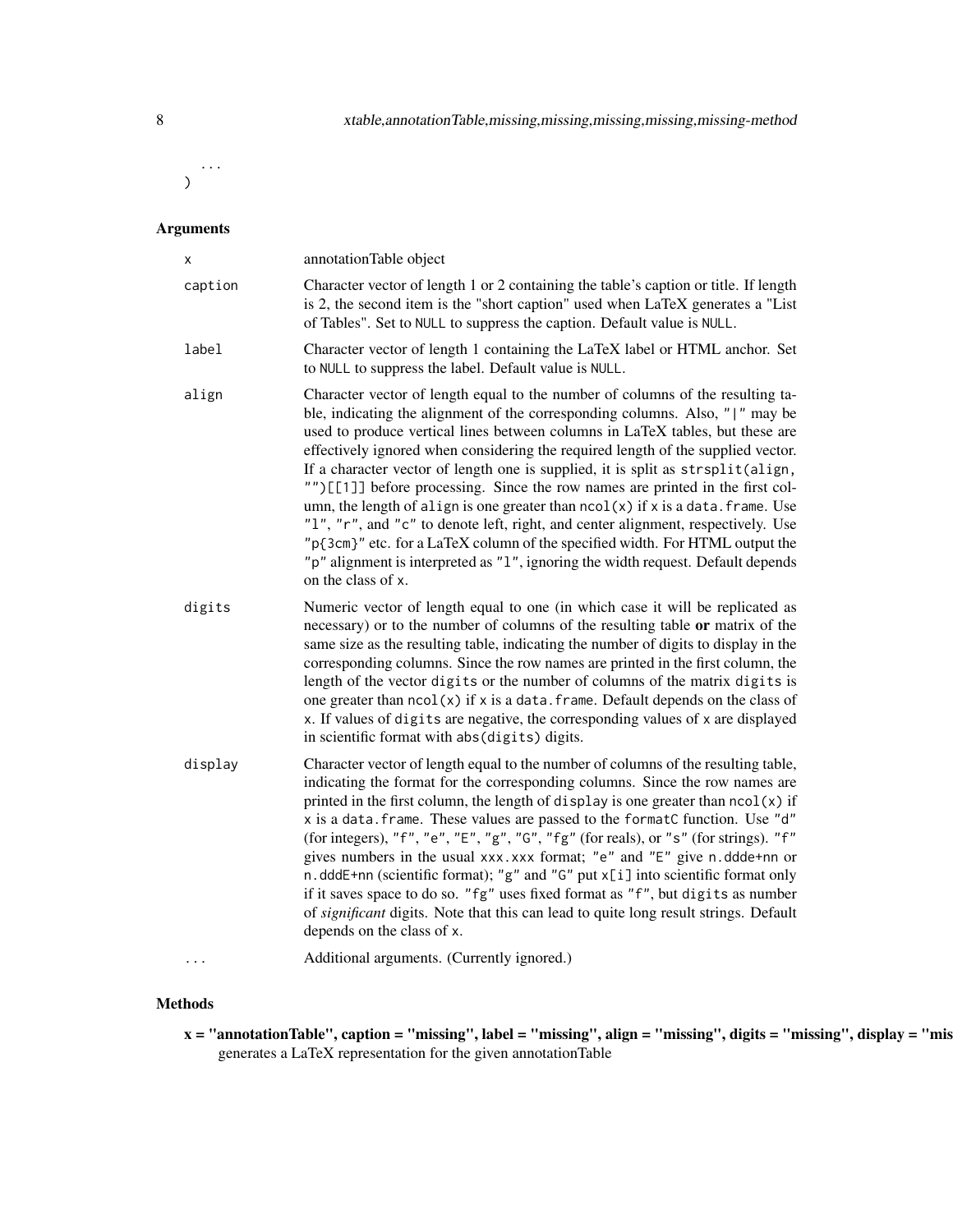- $x =$  "annotationTable", caption = "ANY", label = "ANY", align = "ANY", digits = "ANY", display = "ANY" generates a LaTeX representation for the given annotationTable
- x = "annotationTable", caption = "ANY", label = "ANY", align = "ANY", digits = "numeric", display = "ANY" generates a LaTeX representation for the given annotationTable

## Examples

```
## some dummy data
dData <- data.frame(someSymbol = LETTERS[1:5], accessionNumber = c("X83928", "V00540", "U21090", "L38487", "M340!
at <- annotationTable(displayData = dData, displayCols = list(accessionNumber = "EntrezId"))
xat <- xtable(at)
print(xat, include.rownames = FALSE)
```